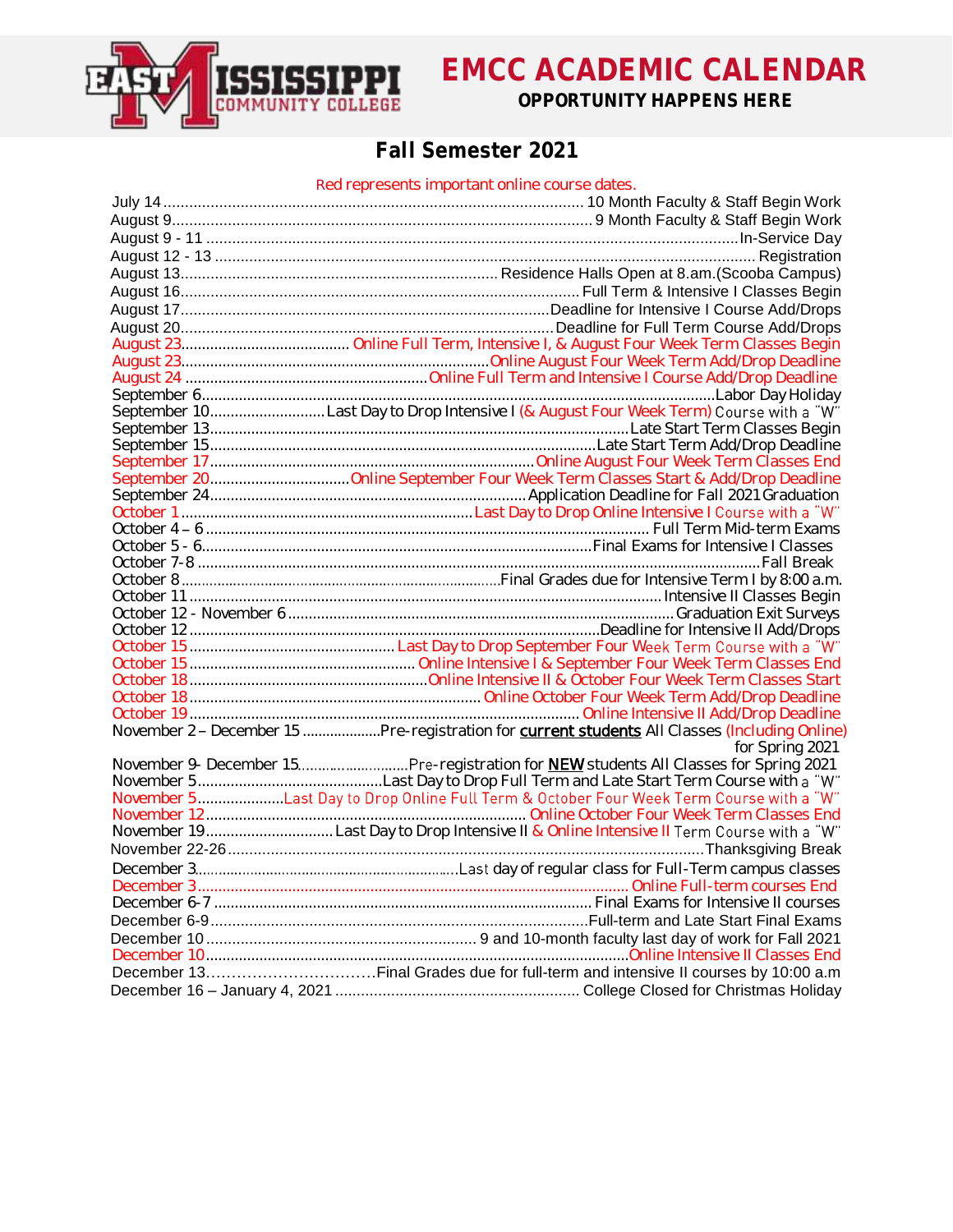## **Winter Term 2021**

# **Spring Semester 2022**

### Red represents important online course dates

| March 29 - April 30  Pre-registration for <b>Current Students</b> (All classes including online) |
|--------------------------------------------------------------------------------------------------|
|                                                                                                  |
|                                                                                                  |
|                                                                                                  |
|                                                                                                  |
|                                                                                                  |
|                                                                                                  |
|                                                                                                  |
|                                                                                                  |
|                                                                                                  |
|                                                                                                  |
| Online Full-Term Classes End                                                                     |
|                                                                                                  |
|                                                                                                  |
|                                                                                                  |
|                                                                                                  |
|                                                                                                  |
|                                                                                                  |
|                                                                                                  |
|                                                                                                  |